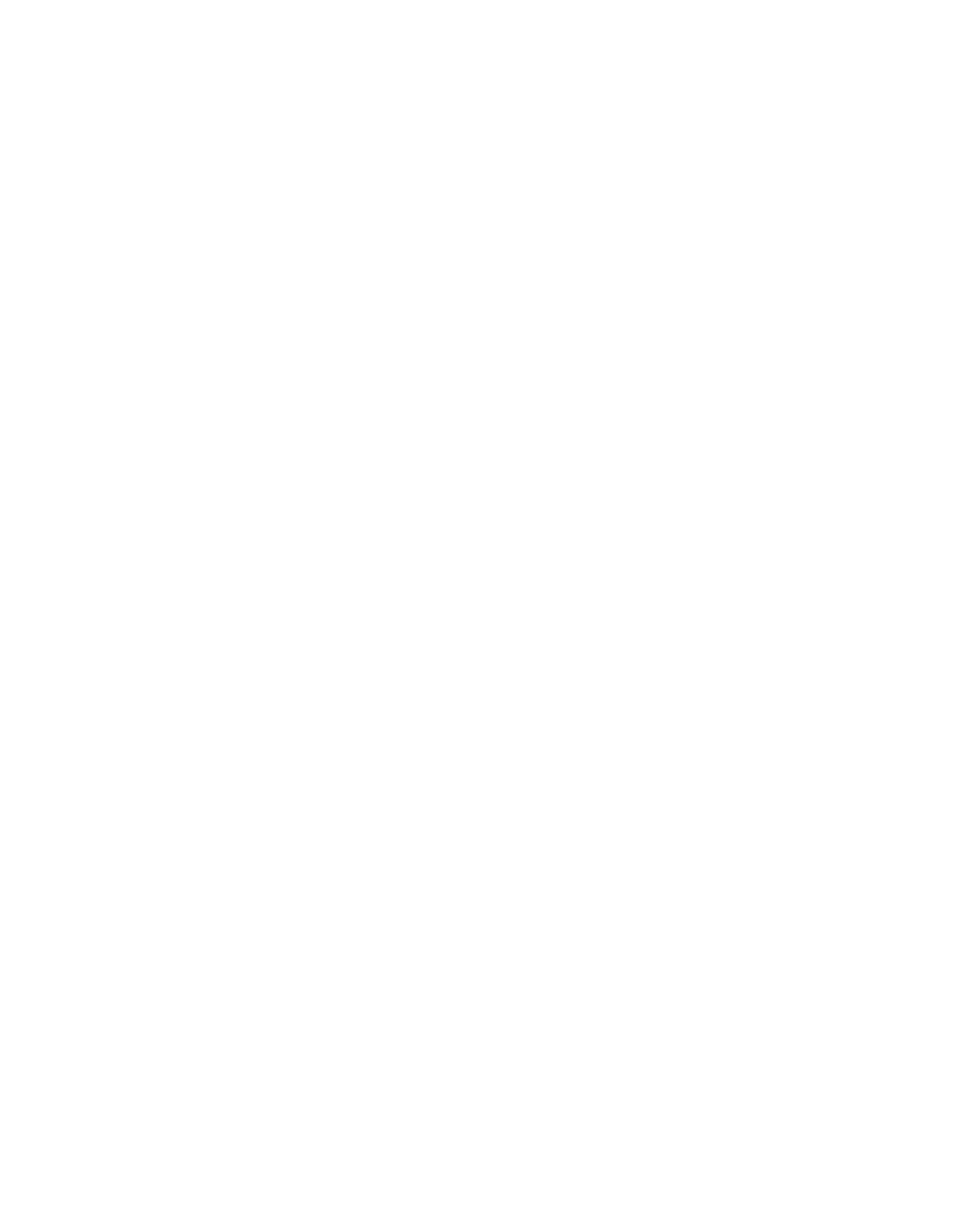## **Table of Contents**

| <b>Goals, Key Considerations and Strategies</b> |  |
|-------------------------------------------------|--|
|                                                 |  |
|                                                 |  |
|                                                 |  |
|                                                 |  |
|                                                 |  |
|                                                 |  |
|                                                 |  |
|                                                 |  |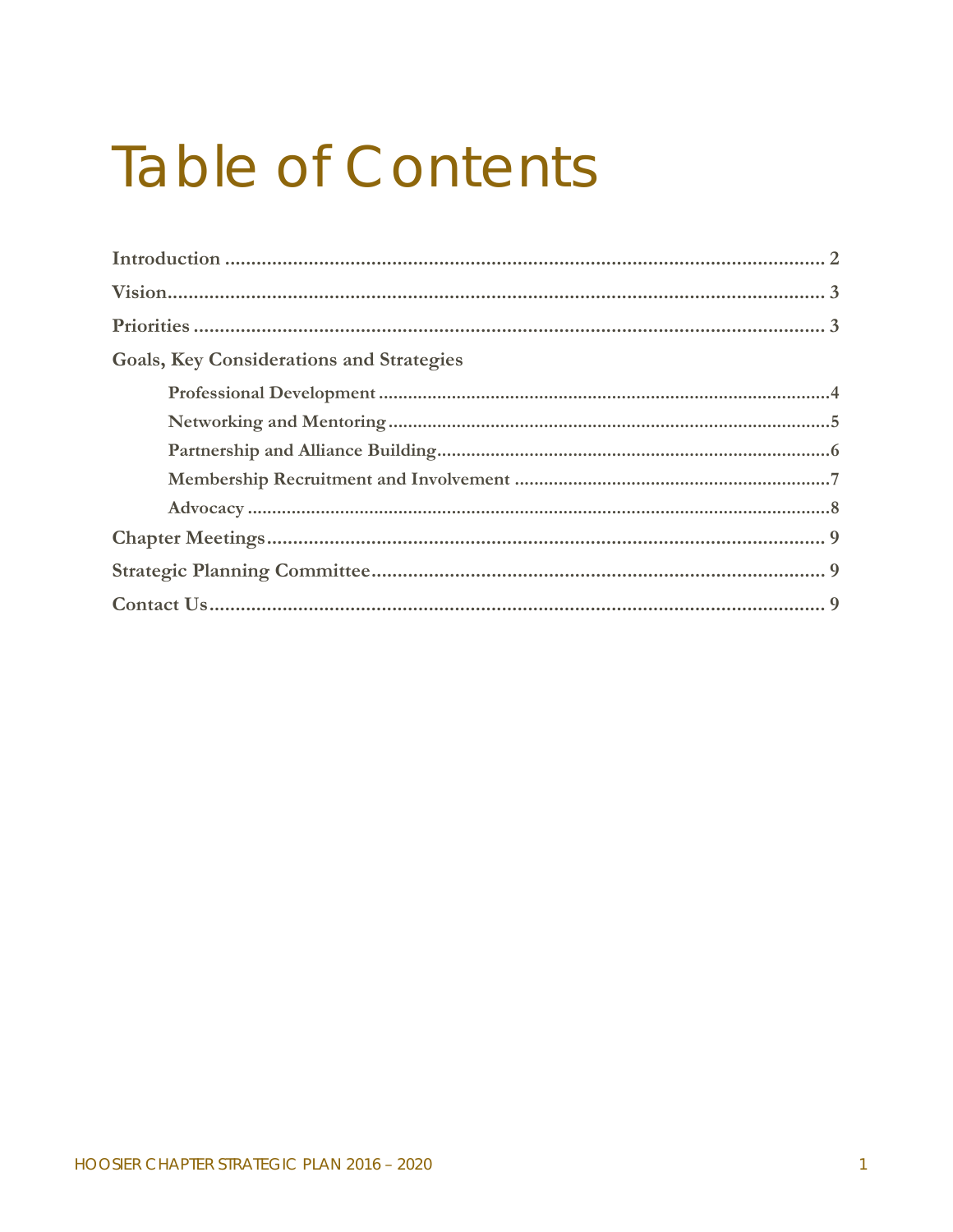## Introduction

The Soil and Water Conservation Society (SWCS) is a nonprofit scientific and educational organization founded in 1943— that serves as an advocate for conservation professionals and for science‐based conservation practice, programs, and policy. SWCS members around the world include researchers, administrators, planners, policymakers, technical advisors, teachers, students, farmers, ranchers and land owners interested in improving private and publicly owned lands. Our members come from nearly every academic discipline and many different public, private, and nonprofit institutions. SWCS chapters represent the grassroots element of the organization. They conduct a variety of activities at local, state, and provincial levels and on university campuses.

The Society's mission is to foster the science and art of natural resource conservation. Our work targets conservation of soil, water, and related natural resources on working lands—the lands used to produce food, fiber, and other services that improve the quality of life, which people experience in rural and urban communities. We work to discover, develop, implement, and constantly improve ways to use land that sustains its productive capacity and enhance the environment at the same time.

The Hoosier Chapter was officially organized in 1948 and from that time has been one of the leading Chapters in the nation, winning numerous awards for our professional development and leadership activities. Many of our members have served in leadership roles in the Society (four of our members have been International Society Presidents) and over 50 of our individual members have also been recognized for their outstanding service. We were one of the first Chapters in the Society to fully embrace the idea of strategic planning. Since our first plan 20 years ago, we have successfully used these plans to help the members stay focused on our goals and be an effective voice for soil and water conservation in Indiana.

We pursue our mission through a combination of research, education, and advocacy. Our ongoing activities and special projects are designed to:

- Improve the practice of conservation by fostering the development of state-of-the-art conservation practices and systems.
- Improve conservation policy by bringing science and professional judgment to bear in shaping local, state, provincial, and federal policy.
- Enhance the capabilities of conservationists through training and professional development.
- Sustain the ethic and spirit of professionalism among conservationists through networking and mutual support.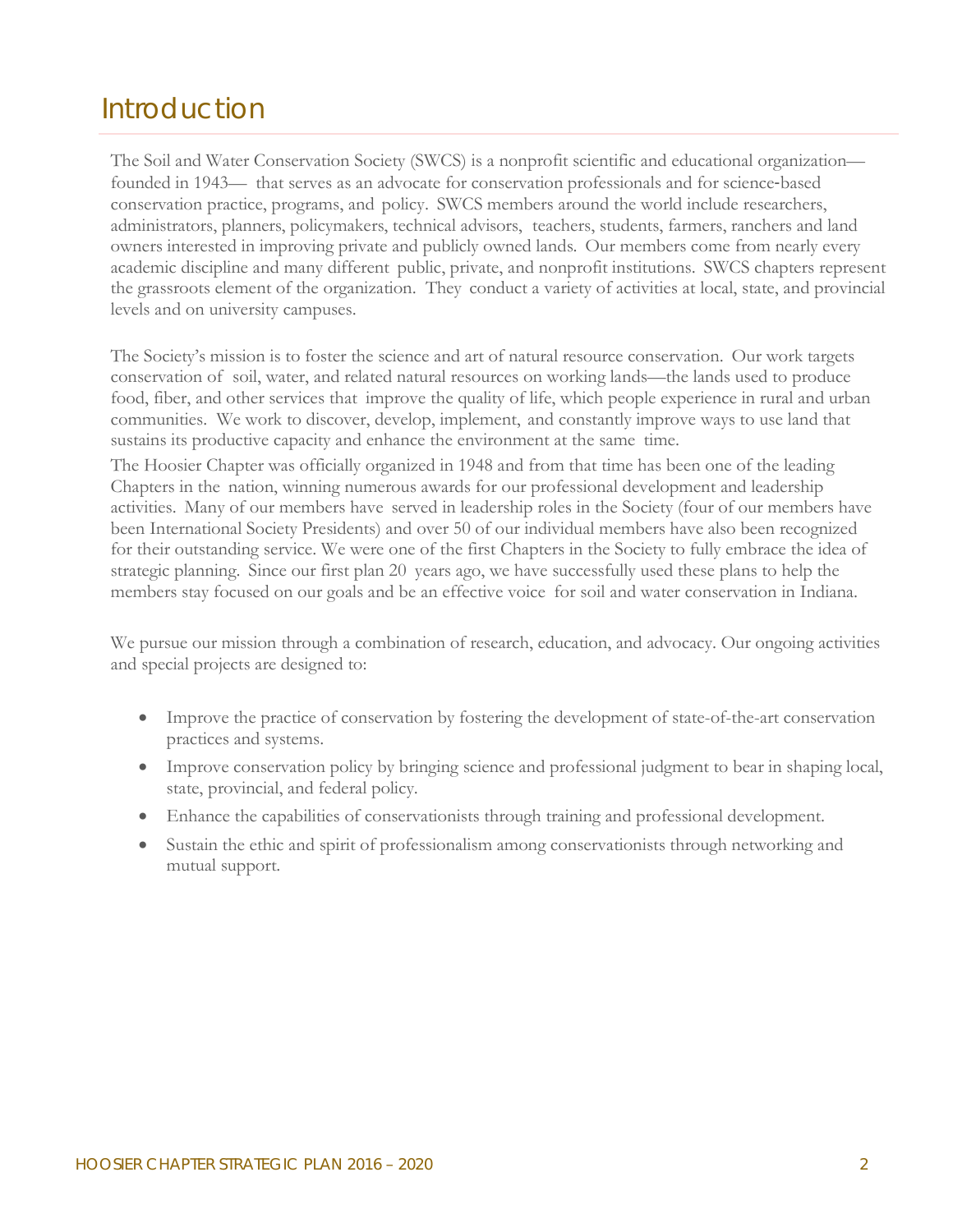## Vision

A professional society that promotes the wise use of soil, water, and related natural resources in Indiana through professional development, collaboration, and advocacy.

### **Priorities**

**Professional Development Networking and Mentoring Partnership and Alliance Building Membership Recruitment and Involvement Advocacy**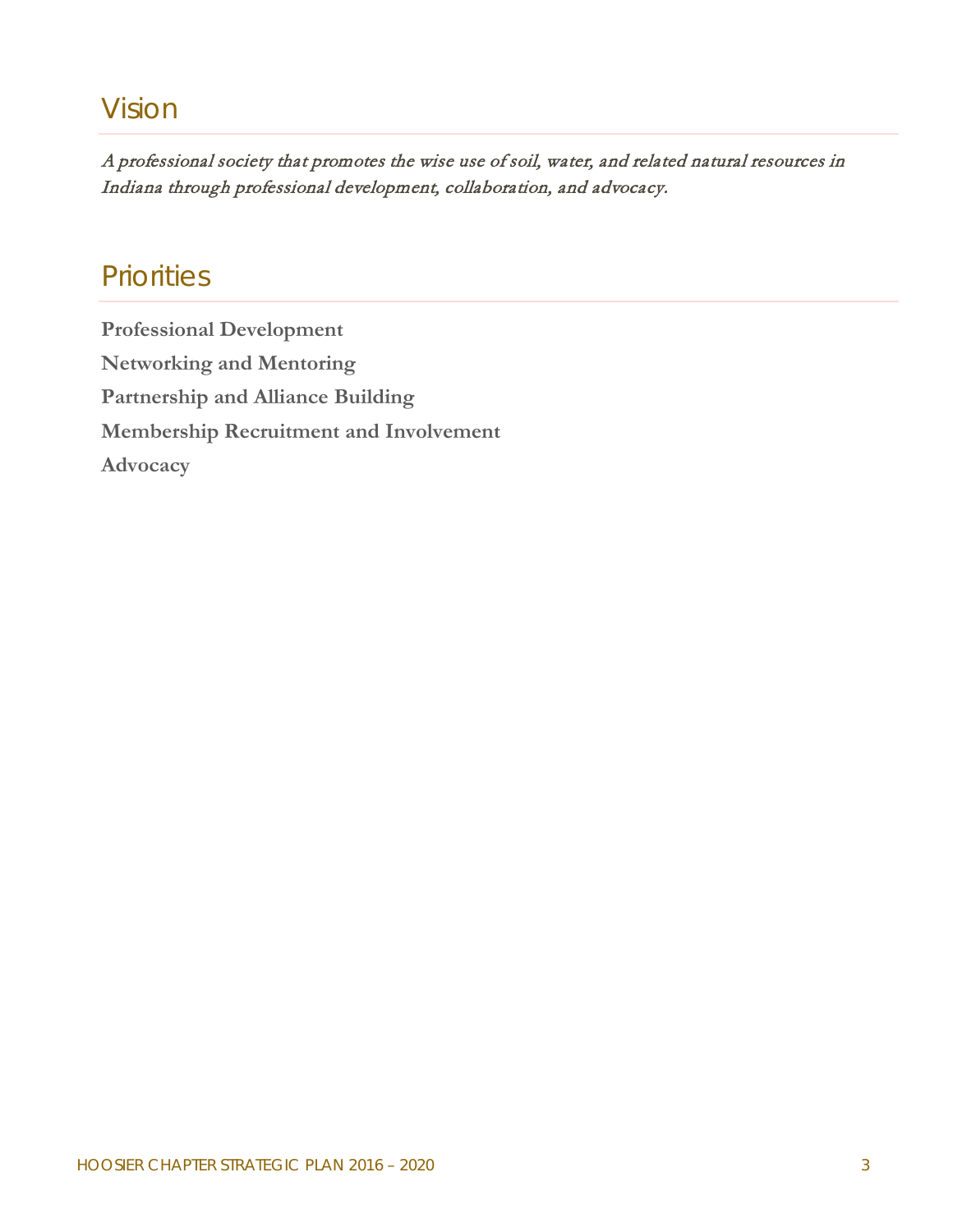#### **Professional Development**

#### GOAL 1: We will provide professional development opportunities that meet the needs of members, students, and other professionals.

#### *Key Considerations:*

- *Members have identified professional development as the most important benefit of membership.*
- *Employers struggle to provide all the technical training needed.*
- *Members need to be the best professionals they can be.*
- *Membership in the society offers many opportunities to develop leadership skills.*

- *Visit student chapters and colleges to promote the Society and also careers in conservation*‐*related fields.*
- *Hold at least two professional development meetings each year that include CEU opportunities.*
- *Promote participation in regional and international Society activities.*
- *Keep members informed of emerging technology and conservation issues.*
- *Encourage members to participate in leadership development training offered at the regional and international level.*
- *Provide training on the basics of conservation and our SWCS history.*
- *Extend training opportunities to non*‐*members who are in conservation related jobs.*
- *Meet annually with conservation leaders to determine training needs.*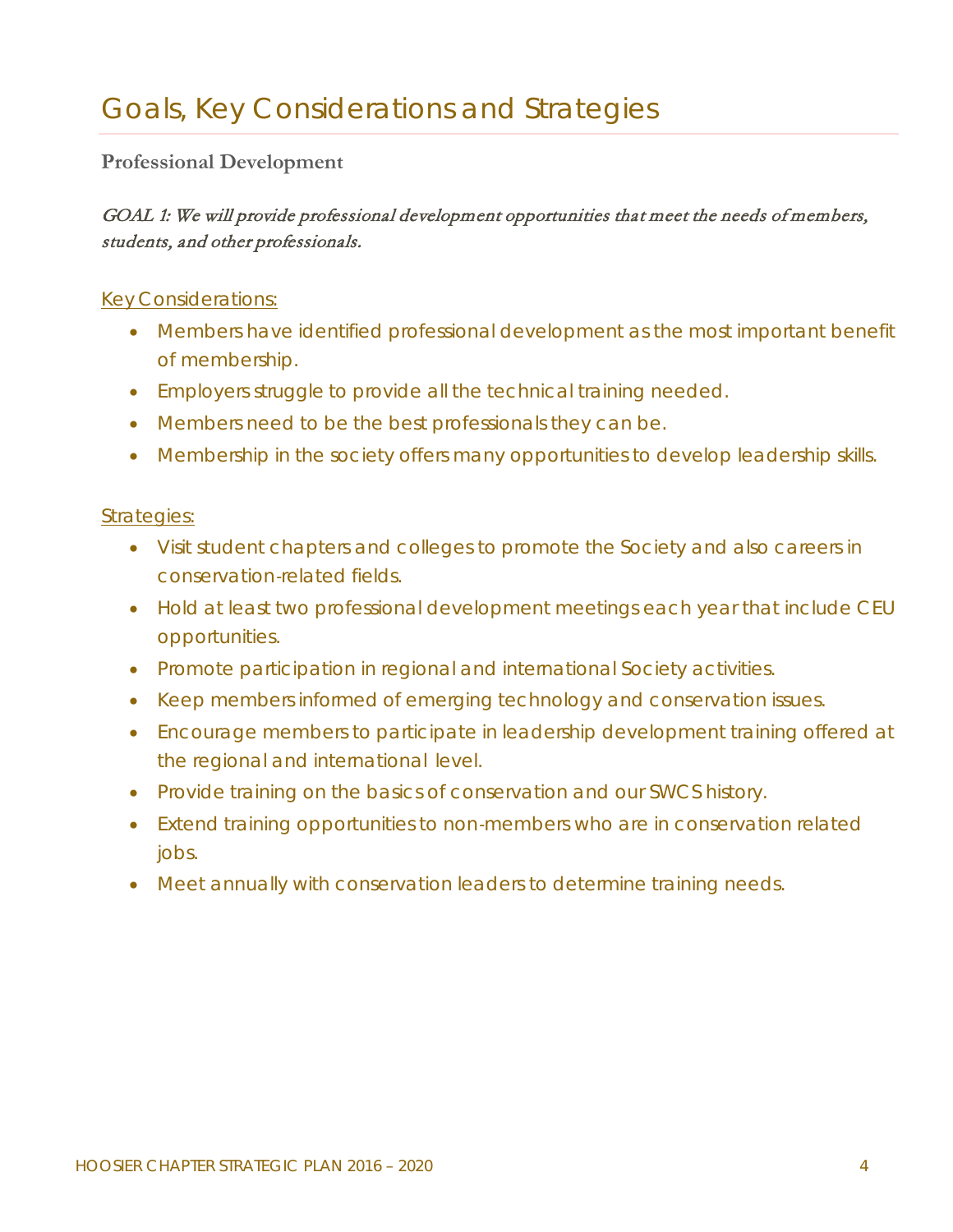#### **Networking and Mentoring**

#### GOAL 2. We will foster a culture of networking and mentoring.

#### *Key Considerations:*

- *The opportunity to network is a high priority for members.*
- *The society provides social, educational, and professional benefits to members.*
- *Membership in the society connects members to resources and provides opportunities to find solutions.*
- *The society connects members on a local/municipal, state, region, and national level.*
- *It is important to pass on the knowledge and expertise of those who are advanced in their careers.*

- *Hold regional networking events, such as council meetings.*
- *Provide opportunities for members and their families to socialize with likeminded individuals including tailgating at athletic events, block seating tickets options, etc.*
- *Actively link members with potential mentors by creating a mentor cadre. Providing training and support to both mentors and mentees.*
- *Encourage members to sign up for SWCS on*‐*line social networking opportunities.*
- *Utilize job shadowing opportunities such as the "Walk A Mile in My Boots" program through NRCS.*
- *Include member spotlights in newsletters and on the web.*
- *Investigate and promote opportunities to network with other chapters.*
- Explore potential projects that would bring members together, e.g. river *clean up.*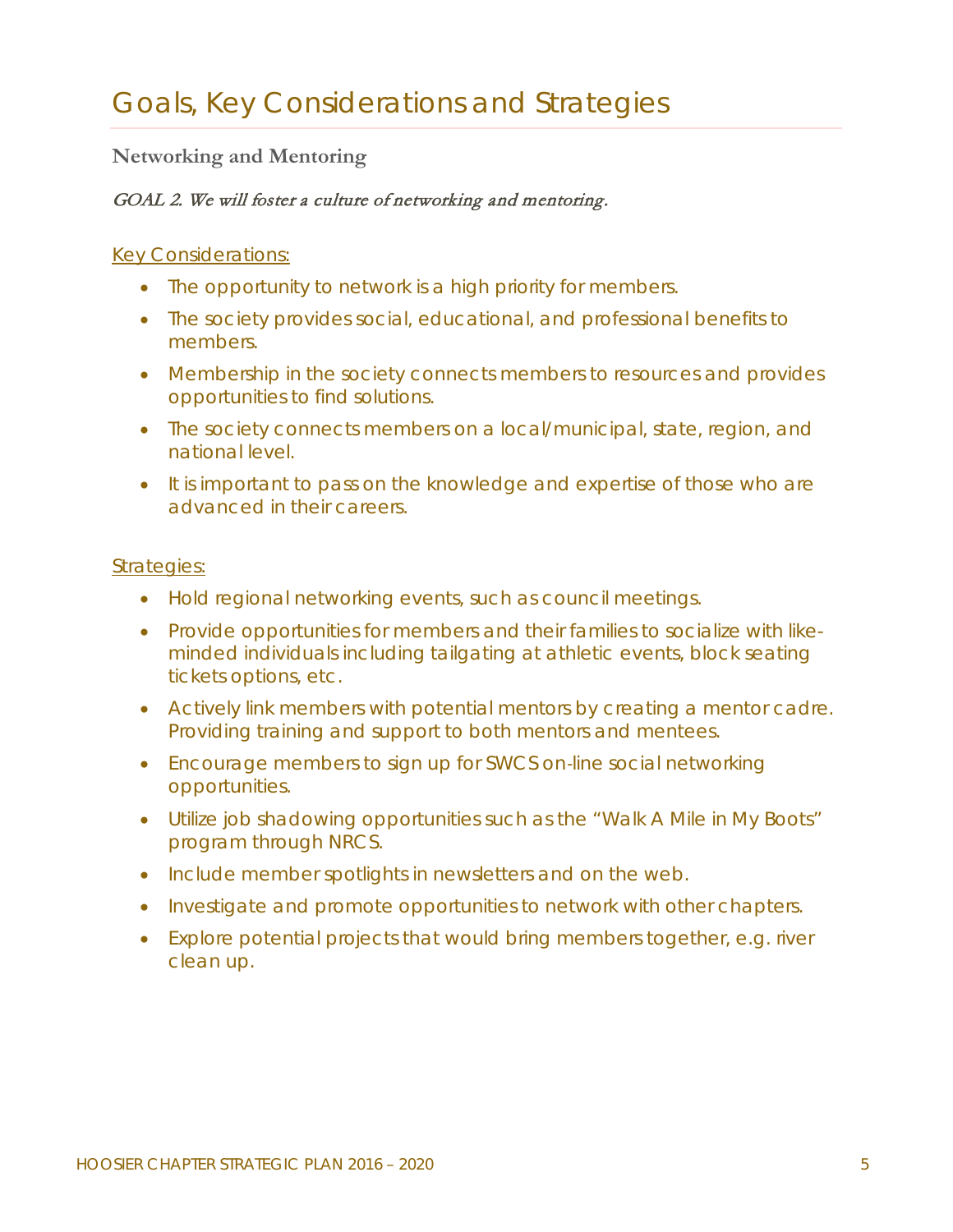#### **Partnership and Alliance Building**

#### GOAL 3. We will actively seek and maintain alliances with organizations, groups, and individuals that can help us achieve our vision.

#### *Key Considerations:*

- *Partnering with like-minded groups creates a larger voice for conservation.*
- *Partnerships make more efficient use of limited member resources.*
- *Increase opportunities for cross*‐*training and building our knowledge base.*
- *Enhance our perspective and ability to see the bigger picture by presenting multiple points of view whenever possible.*

- *Identify opportunities to hold joint sponsored events with other organizations and professional societies.*
- *Continue to participate in the Indiana Conservation Alliance (INCA).*
- Identify opportunities to partner with other organizations and professional *societies to offer training.*
- *Organize events around special areas of interest (e.g. Regional Conservation Partnership Program, Mississippi River Basin Healthy Watershed Initiative, and Great Lakes Restoration Initiative).*
- *Invite key leaders to attend SWCS activities or events (professors, agency leaders, etc.).*
- *Look for opportunities to partner with businesses which are bringing new technology and funding to the market.*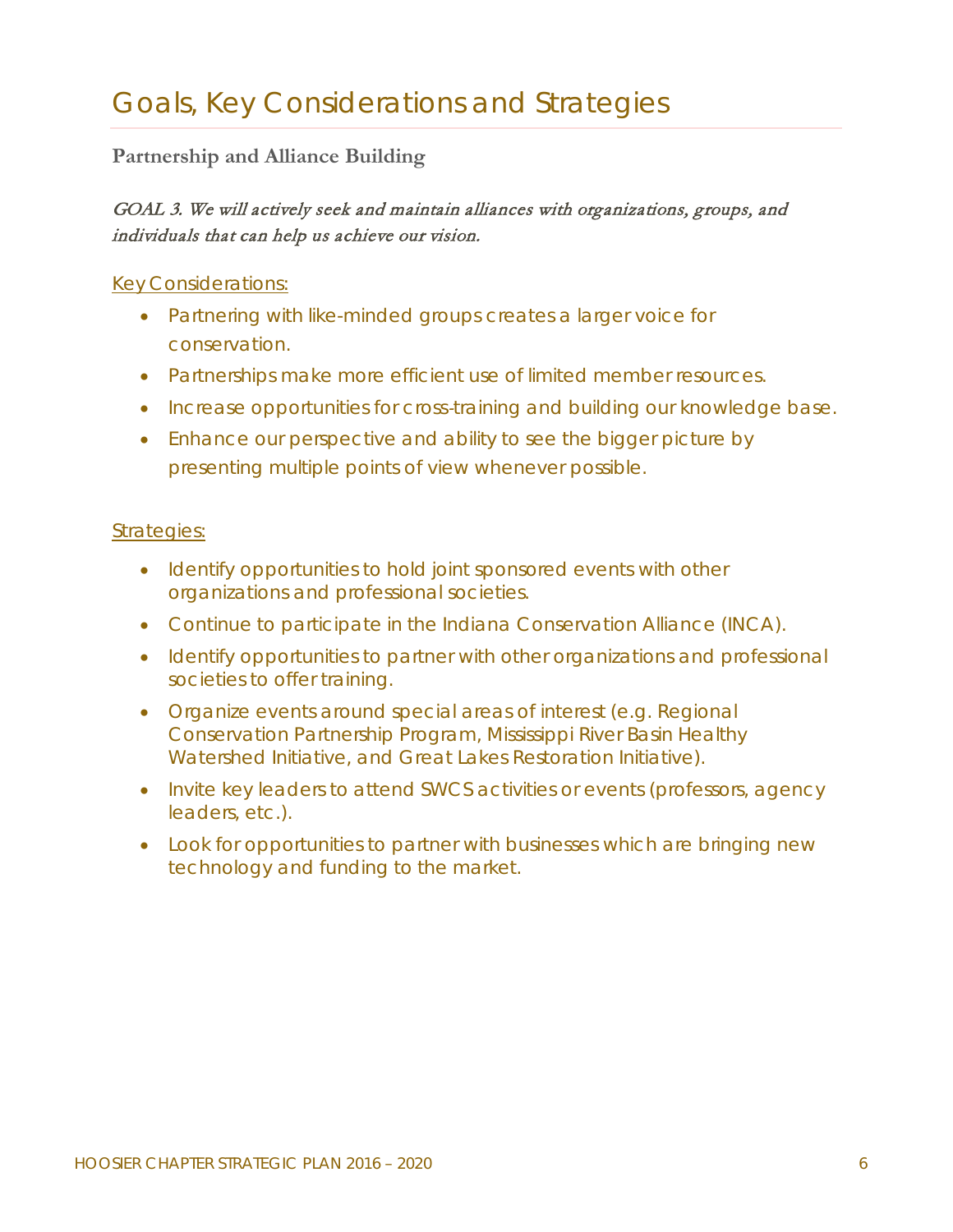#### **Membership Recruitment and Involvement**

#### GOAL 4. We will recruit, retain, and engage members.

#### *Key Considerations:*

- *Recognize individuals have limited time and money.*
- *Diverse membership improves knowledge base, provides a broader perspective, and increases credibility.*
- *Continually identifying member needs is important.*
- *Additional members give the society a louder voice.*
- *Students can benefit significantly by attending meetings, becoming members and/or participating in a student chapter.*
- Members can fulfill personal objectives such as contributing to a larger *cause – something bigger than themselves.*
- *Membership offers opportunities to know people on a deeper level.*
- *Membership in professional societies often provides an "edge" in competing for jobs.*
- *SWCS provides opportunities for recognition of professional abilities and other conservation accomplishments.*

- *Promote the Society's value to members and non-members.*
- *Identify ways to diversify our membership.*
- Actively seek opportunities to engage members in the work of the *Chapter, such as committees.*
- *Identify new membership pools and methods of approaching potential members.*
- *Find meaningful ways to engage student chapters.*
- *Look for opportunities to create new student chapters.*
- *Increase visibility with all conservation related agencies and organizations.*
- *Maintain an up*‐*to*‐*date website.*
- *Utilize social media to increase visibility of the chapter.*
- *Explore scholarship opportunities for members and non-members.*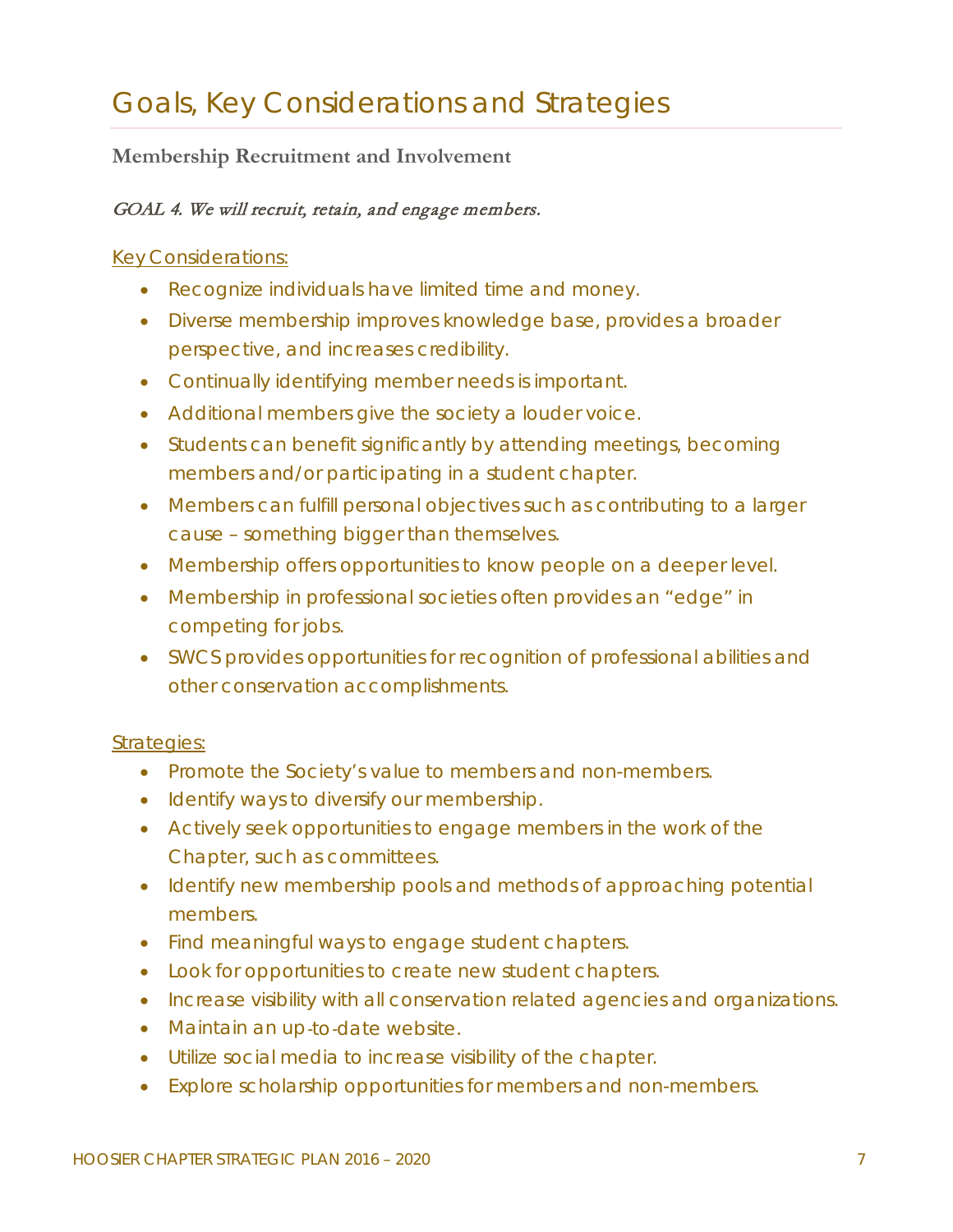#### **Advocacy**

#### GOAL 5. We will be a voice for natural resources conservation in the legislative process and public policy.

#### *Key Considerations:*

- *The future of conservation is influenced and impacted by the legislative processes and policy makers.*
- Members and the general public need to have an awareness of current *issues and trends related to natural resources.*
- *Members want to have a united voice and an opportunity to be proactive.*

- *Provide a representative to serve on the Indiana Conservation Alliance (INCA) workgroup to identify and support important issues related to the mission of the Society.*
- *Annually solicit member input into the Chapter's policy development using tools such as position statements, resolutions, focus forums, etc. to help identify gaps in needed policy and provide a clearinghouse of important issues.*
- *Explore opportunities to actively collaborate with and provide input to other like*‐*minded organizations' efforts.*
- *Identify issues of importance to the Society and determine the Chapter's level of involvement.*
- *Distribute talking points and important timelines of issues as needed.*
- *Provide training for Chapter members and others on educating legislators and staff.*
- Utilize website and other technology (Facebook, Twitter, on-line blogs and *forums, etc.) to connect members to current topics of interest.*
- *Provide training on "how to contact" your legislator.*